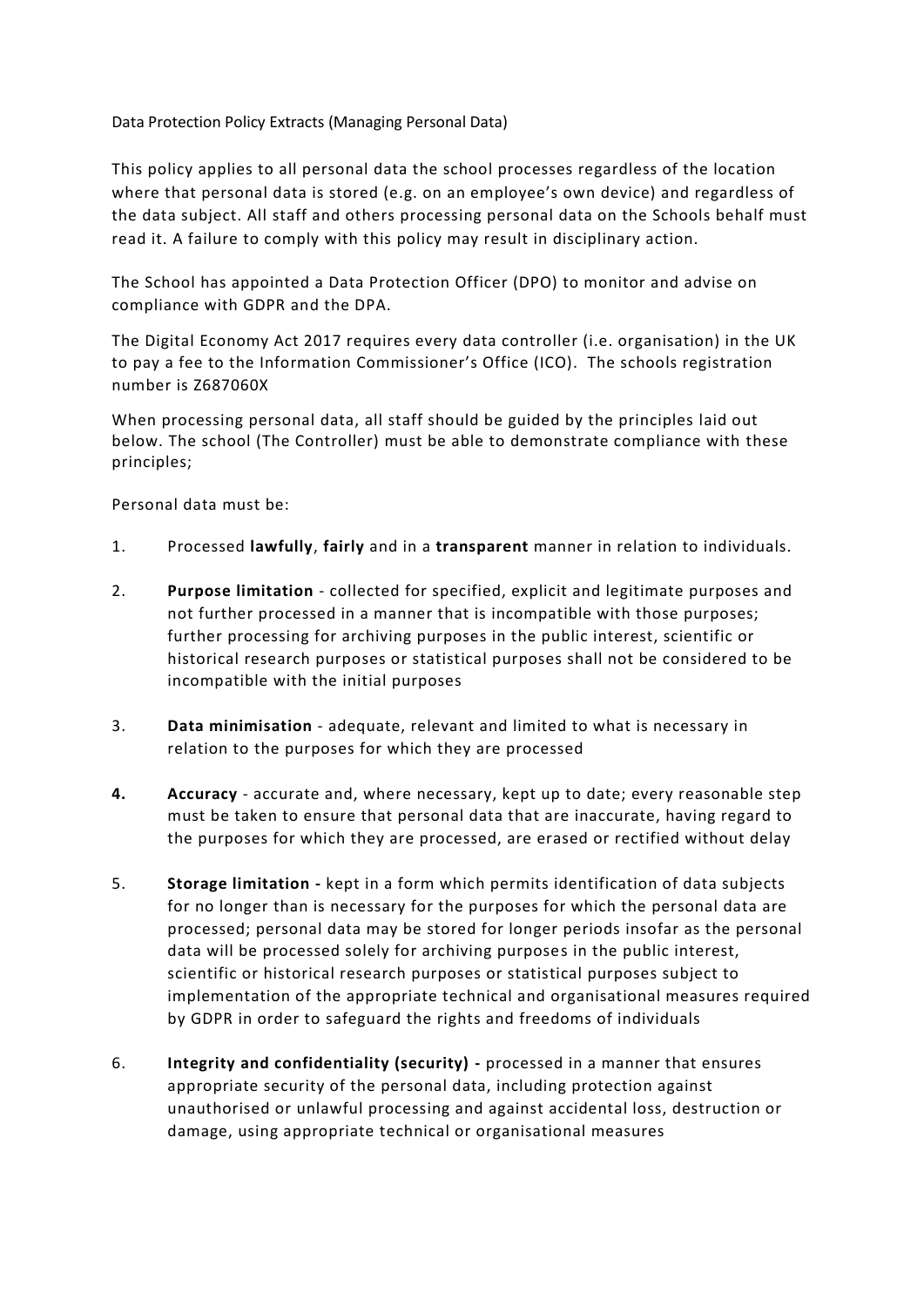The controller shall be accountable for and be able to demonstrate compliance with the above principles.

The first principle, as referred to above requires that you process all personal data lawfully, fairly and in a transparent manner. Processing is only lawful if you have a lawful basis under Article 6. And to comply with the accountability principle in Article 5(2), you must be able to demonstrate that a lawful basis applies.

If no lawful basis applies to your processing, your processing will be unlawful and in breach of the first principle. Individuals also have the right to erase personal data which has been processed unlawfully.

The individual's right to be informed under Article 13 and 14 requires Banks Lane Infant & Nursery School to provide people with information about our lawful basis for processing. This means we need to include these details in our privacy notice.

- 1. **Consent**: the individual has given clear consent for the school to process their personal data for a specific purpose.
- 2. **Contract**: the processing is necessary for a contract the school has with the individual, or because they have asked us to take specific steps before entering into a contract.
- 3. **Legal obligation**: the processing is necessary for us to comply with the law (not including contractual obligations).
- 4. **Vital interests**: the processing is necessary to protect someone's life.
- 5. **Public task**: the processing is necessary for us to perform a task in the public interest or for our official functions, and the task or function has a clear basis in law.
- 6. **Legitimate interests**: the processing is necessary for your legitimate interests or the legitimate interests of a third party unless there is a good reason to protect the individual's personal data which overrides those legitimate interests. (This cannot apply if you are a public authority processing data to perform your official tasks.)

## **3. Staff responsibilities**

Staff members who process personal data about students, staff, applicants or any other individual must comply with the requirements of this policy. Staff members must ensure that:

- a) All personal data is kept securely;
- b) No personal data is disclosed either verbally or in writing, accidentally or otherwise, to any unauthorised third party;
- c) Personal data is kept in accordance with the Schools retention schedule;